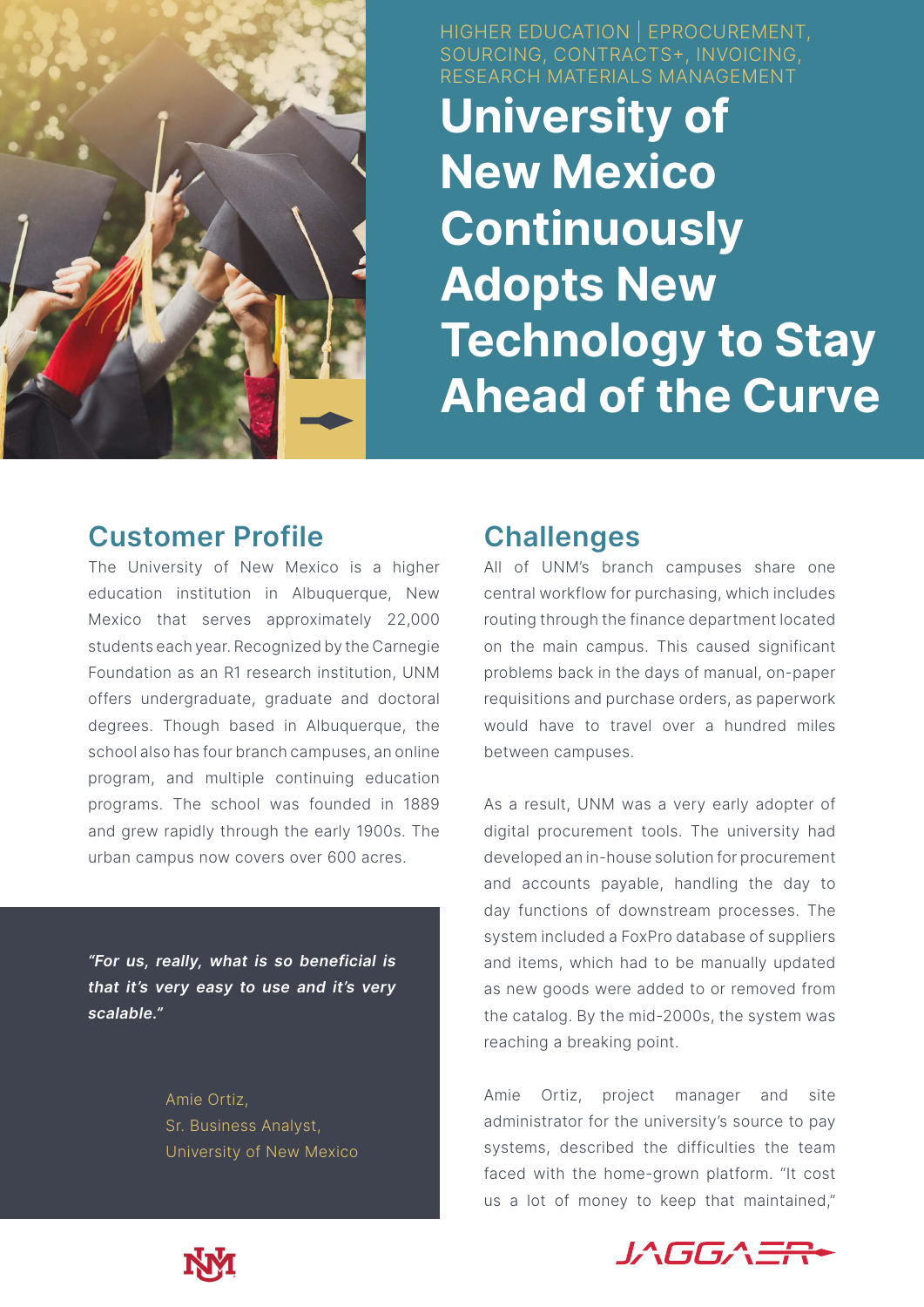

she said. "We definitely had security concerns, and FoxPro can only scale so much." Security and scalability were certainly among the top concerns, but they were by no means the only worries. As other platforms continued to evolve, the homegrown system was left behind, which fractured many of the system's integrations. The interface began to look dated and was no longer easy for users to adopt.

All these factors aside, the school was looking to gain better control over the upstream processes, especially sourcing. The self-built platform also lacked the ability to manage contracts efficiently, something that the team valued highly. In 2004, they decided it was time for a change.

# **The Solution**

The University of New Mexico turned to JAG-GAER. They went live with JAGGAER's eProcurement solution in 2004 and Sourcing in 2006, which were integrated with Ellucian's Banner, a leading Enterprise Resource Planning system for higher education.

Following the success of the sourcing and procurement tools, the school looked to strengthen their partnership with JAGGAER and expand their platform capabilities. In 2010, they launched Contracts+, which manages existing and new supplier contracts in one central repository, while tracking compliance from both vendors and buyers. A key element for UNM was that they could use the module for both procurement and non-procurement contracts.

Thanks to detailed privacy and security controls, they were able to use the repository for agreements with temporary workers, affiliates and partners or other necessary documents like NDAs. "Because it's so easy," said Ortiz "it's allowed us to roll it out to lots of different groups on campus and they're willing to use it – they enjoy using it." The central repository improves visibility for the finance team, somet-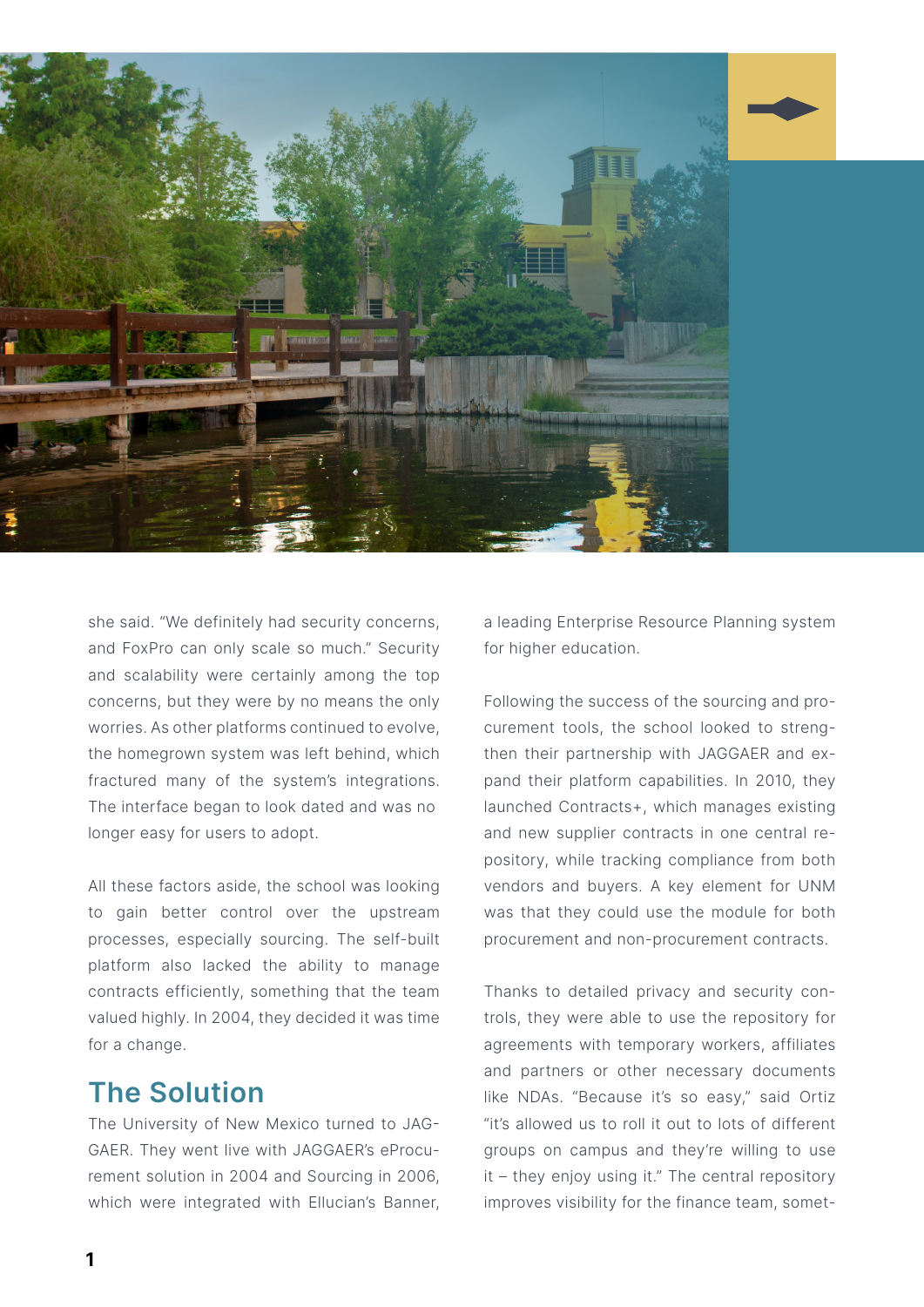

hing Ortiz was particularly concerned about under the previous system.

Despite being on the cutting edge of many technologies, including integration with Banner, the UNM team chose a different path for Invoicing. This time, they opted to wait and see how other schools were approaching it, then learn best practices from those experiences. The result was a smooth implementation in 2015. "The implementation experience was very positive. Our JAGGAER project team was excellent," Ortiz noted before jumping into the benefits they've seen. Since launching the Invoicing module, the team has pushed even further to a completely paperless workflow. Due to their paperless processes, the transition to remote work during the COVID-19 pandemic in March of 2020 was seamless, and the team experienced no disruptions in service. Not only is paperless more convenient, but Ortiz notes that it has also decreased cycle times.

Perhaps the biggest piece of the puzzle for the University of New Mexico was managing their research facilities, including the highly regulated chemicals and reagents they often purchased. For this, they turned to Research Material Management, again replacing a homegrown system. The tool allows the university to track chemicals from purchase through use, including monitoring stock room levels, to ensure compliance with DHS and EHS standards.

For UNM, Ortiz explains, the primary users of the system are members of the safety team. "They're going out and conducting inventories, loading them into RMM to allow labs to then manage their inventory and create new orders."

In the fall of 2019, the university onboarded the stockroom module as well, which allows researchers to quickly check stock levels and order from inventory rather than purchasing new chemicals from suppliers. When the chemistry stockroom was transitioned to the system, the results were immediate. "By moving to RMM, we now have the integration with eProcurement," Ortiz explained, "so folks have the opportunity to buy on campus. We've seen business at the stock room actually go up."